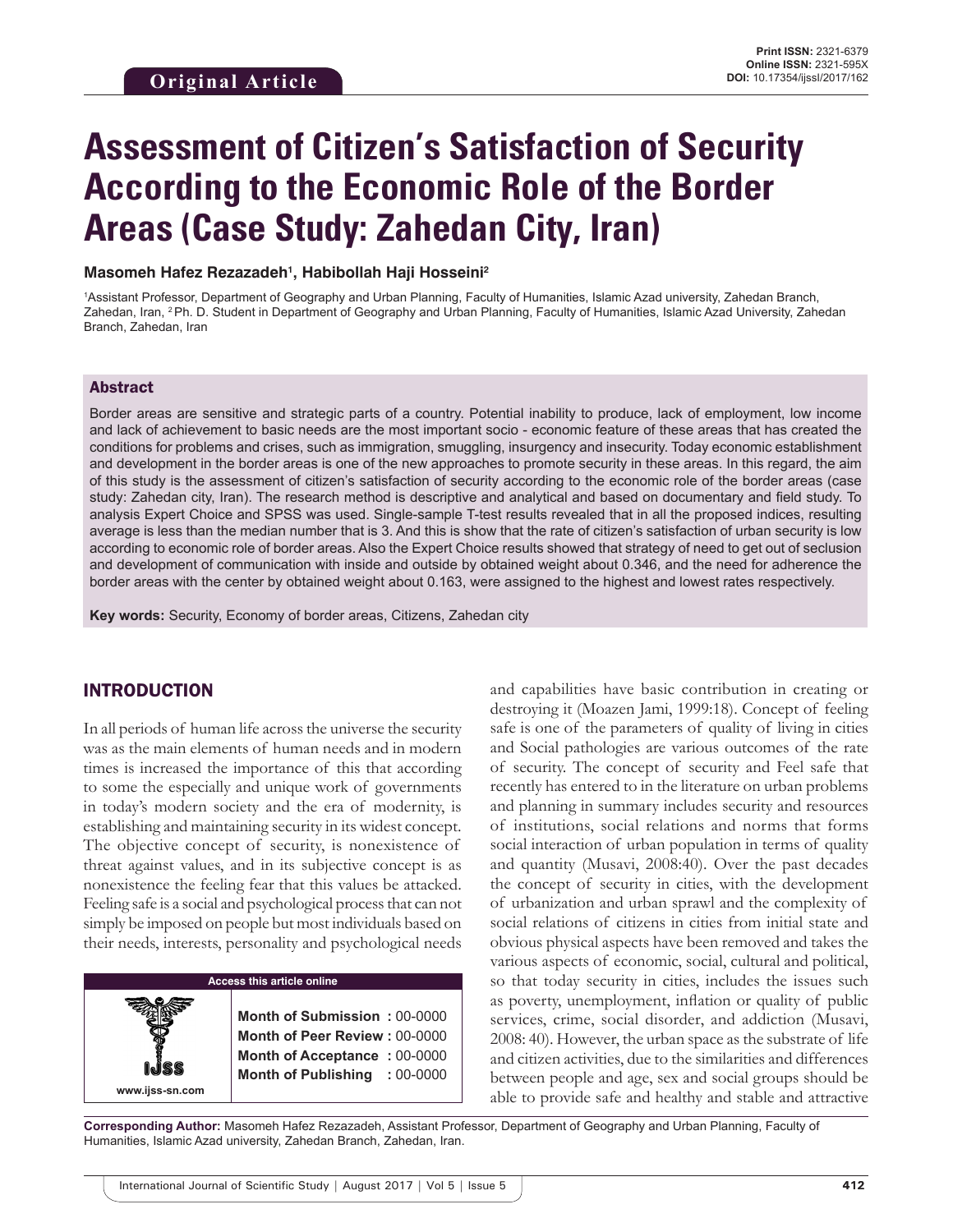environment for everyone and give an appropriate response to the needs of all social strata and to be responsible to the minimum requirement (Shariati, 2005:10). The impact of citizens also because of various and numerous contacts with urban around environment in all aspects of social, economic, cultural and etc. can become objectivity. In this connection, the economic impact on the security of citizens is one of the most important issues in recent decades that has been seriously considered.

Border areas are sensitive and strategic parts of a country. Secluded and infertile nature of the border areas, especially in mountain and bald areas of Iran cause lack of welfare and lack of required incentive for living there was a facilitating context for problems of political, economic and security to the government of the time. Potential inability to produce, lack of employment, low income and lack of achievement to basic needs are the most important socio - economic feature of these areas that has created the conditions for problems and crises, such as immigration, smuggling, insurgency and insecurity (management organization, 1999: 49) Empting borders of residents and migration them from border areas to major cities due to lack of required incentive for living in border areas, have an increasing trend in the past that its impact on border security was very clear(Department of Commerce, 2000:1). Since the protection of the borders of each country one of the main problems of government, the governments of the past hundred years on Iran have been adopted several policies for the border inhabitants. These policies mainly was to reduce the crisis of unemployment, poverty, variety social corruptions, create jobs, reduce smuggling, social justice, and reduction motives to immigration. Paying attention to the economic affairs of people was a political purpose; because economic welfare, encouraged the people to stay in border areas and in this way protection of border areas has facilitated to the governments and also border inhabitants in the political critical situations, such as war, are the first defenders of the country boundaries. So the issues of Border areas inhabitants has placed on their focus. In some countries to maintain and expand of security in Border areas used militarist strategies and tried to security of borders established by strengthening the military forces in border and security strict controls. But these methods are not effective on the different reasons and have not led in positive results. So other solutions have been proposed in recent decades for this purpose that persist not only on military force, but also on the social and economic forces. These views suggest that by development of economic and social level in border areas can Sustainable security can be ensured in these areas. In this context, the strategy of sustainable development of the border areas has been proposed and emphasized (Niebuhr, 2005: 71).

In Iran, according to number of people living in border and engage them with people over the border will determine the economic, cultural and security special impacts. On the one hand organizing of these interactions and instability of the populations of the borders and the lack of balance in the region and space between the border and the center in the other hand, lead to major impacts on the spatial development process in So that population of border areas put in national socioeconomic seclusion. The border areas according to their economic role are important and strategic areas to increase security in surrounding areas that if organize to scientific and rational way can greatly ensure the security of citizens.

Therefore, this study evaluate the satisfaction of the citizens of urban security according to the economic role of the border areas in Zahedan city, Iran.

## **Research Questions**

- 1. How much is the rate of citizen's satisfaction of urban security according to the economic role of the border areas?
- 2. Which strategy to planning to economic development of border areas to citizen security have most impact?

## **Research Hypothesis**

- 1. It seems that citizen's satisfaction of urban security has a significant correlation with the economy of border areas.
- 2. It seems that the indices of planning to economic development of the border areas in order to achieve the security of citizens have different importance.

#### **Research Purposes**

- Emphasize to undeniably and important economic role of border areas in security of citizens of Zahedan city.
- Providing sustainable solutions to planning the economic development of border areas for security of citizens.

# RESEARCH BACKGROUND

Yaghfori and Beheshtifar (2012) in a study as Capacity analysis and constraints in the regional development with a focus on border planning of Iran Concluded that the spatial planning border areas trying to eliminate obstacles to development in these areas and by providing a spatial- strategic planning and substantiate the national unity and sustainable development. Also, research findings represent the strategic situation near to offensive situation in region that take advantage and opportunities in contrast by weaknesses and threats and implementation of the proposed strategies can be hoped to improve the socioeconomic and cultural situation and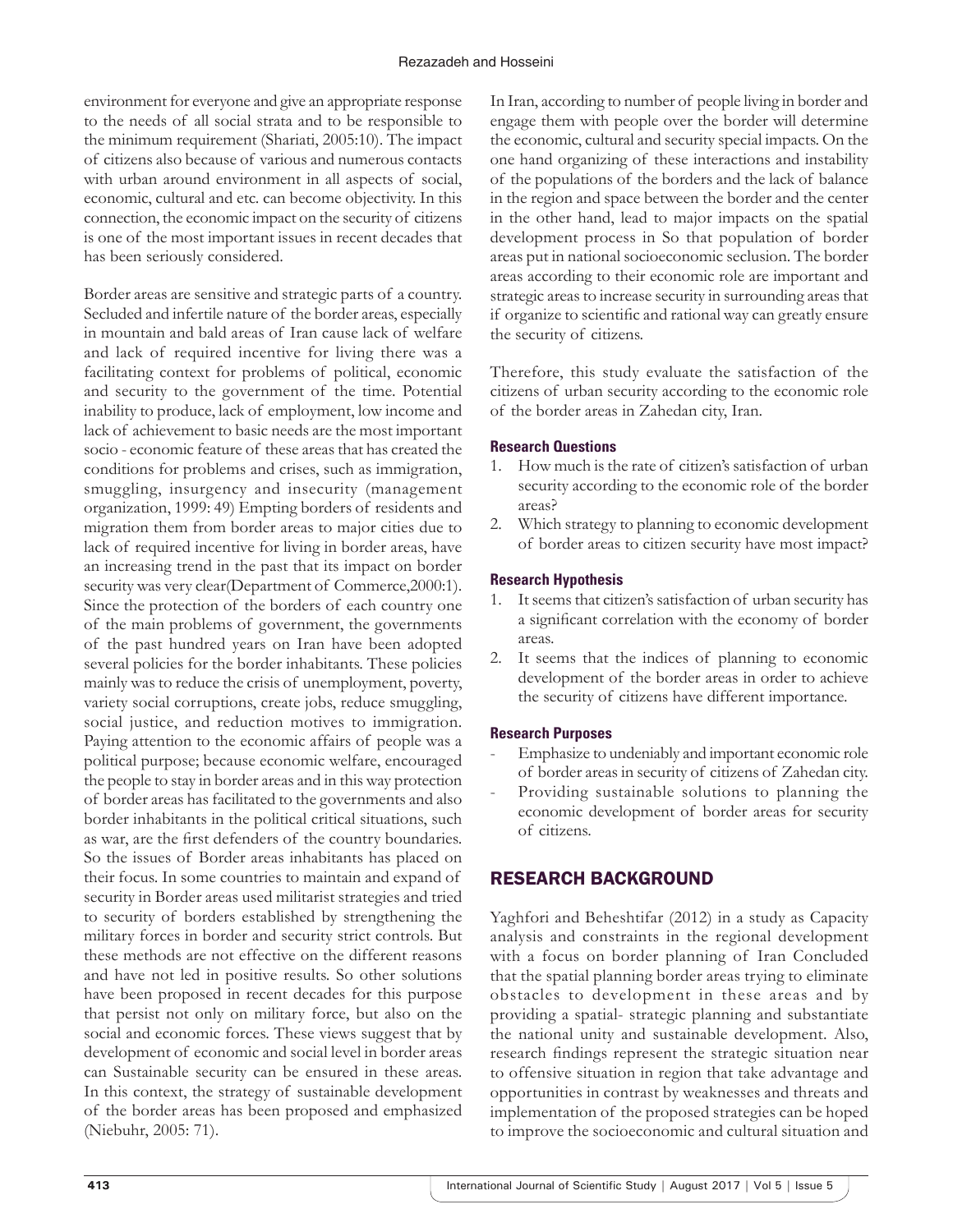#### Rezazadeh and Hosseini

development of south east of Iran and achievement to offensive situation.

Asheri et al. (2012) in a study as assessment of socioeconomic and security impacts of construction of border markets and its role in development of border areas achieve to this results: 1. Border markets activity creates direct and indirect employment also job activity of of border areas that contribution of indirect jobs is more than direct jobs. 2. The activities of border markets increased income border residents of Javanrood city, Kermanshah province, Iran. 3. The establishment of border markets in Javanrood and creating jobs for residents of this city could reduce migration to cities and also reduce many of the informal economy in this region. 4. Javanrood border market have a significant impact in supplying the needs of residents of border regions and commodities traded mostly have ultra-provincial and ultra-regional approach. 5. The establishment of Javanrood border market could create the relative economic and social security in the region and increased capital investment.

Bemanian and Mahmudinejad (2008) in a study on the factors that influence the feeling of urban security in Kerman city conclude that the security in various aspects in the case study is at acceptable levels but among the two categories of environmental security- security against natural disasters and religious security of citizen's views is not pleasant. Accordingly, it seems that it is need to improve and enhance the feeling of religious and environmental security in city will do the efficient measures in the context of effective interventions.

Rabbani and Afsharkohan (2004) in the study as Urbanization and the importance of research on factors and conditions affecting security in cities by citizen's views in Baharestan new town revisit the role of institutions that create security in economic, social, political and security aspects, to revisit the role of institutions that create security. The results show that high expectations have been met partially. In this regard, the social conditions of the community, location, composition of the residents of the new city is considered as important variables.

Qarayi et al. (2010) in the review as evaluation of feeling of security in different parts of city (districts 2 and 11 of Tehran). The first research hypothesis was based on have a feeling of security for urban residents is different in different parts of city. People cite the presence of police, promotion of cultural and suitable conditions, the most important factor in create feeling security.

Navidnia (2010) in a study as security priorities of citizens in the different parts of Tehran examines the citizen status in terms of their security priorities in different parts of city. The results indicated that the citizen security is a subject of their security priorities in the different parts of Tehran.

Jeffrey (1971) in the prevention of urban crime with environmental design of defensible spaces refers to the undeniable role of security in urban spaces. Also George Kling and Wilson and Paul Bratingham in the separate books as urban criminology imply to this point.

Lagzayi (2012) in a study as evaluation of the security challenges and opportunities in the eastern border of Iran concluded that the establishment of sustainable security in any region undoubtedly require a lot of components, including the interaction between economy and security, trans-regional factors, culture and beliefs. In addition to the hardware components of security in the border areas, according to the livelihood of the border residents, creating border markets, providing the business, including the effective capacities to create the sustainable security in the border areas.

# RESEARCH METHODOLOGY

Methodology of this research is descriptive- analytical and based on field survey by questionnaire. The data analyzed by SPSS and Expert Choice softwares.

# **The Data Collection Method**

#### *The library-documentary method*

Initially, for obtaining data in the field of theoretical foundations of research, we will collect the theories relevant to the issue by using books and dissertations and scientific-research then collect the required information referring to the organizations, agencies and….

# *The field researches*

In this part, questionnaires were used to collect and analyze the data and information.

#### **The Statistical Population and Sample**

The statistical population of this study is the Zahedan citizens that the sample through the sampling Cochran according to population of Zahedan city in 2011 is about 560725. 384 set. The 15 experts in the field of urban security have also been used.

# **Studied Indices**

The following table shows the indices about urban security measure of citizens' satisfaction with regard to the economy in border areas.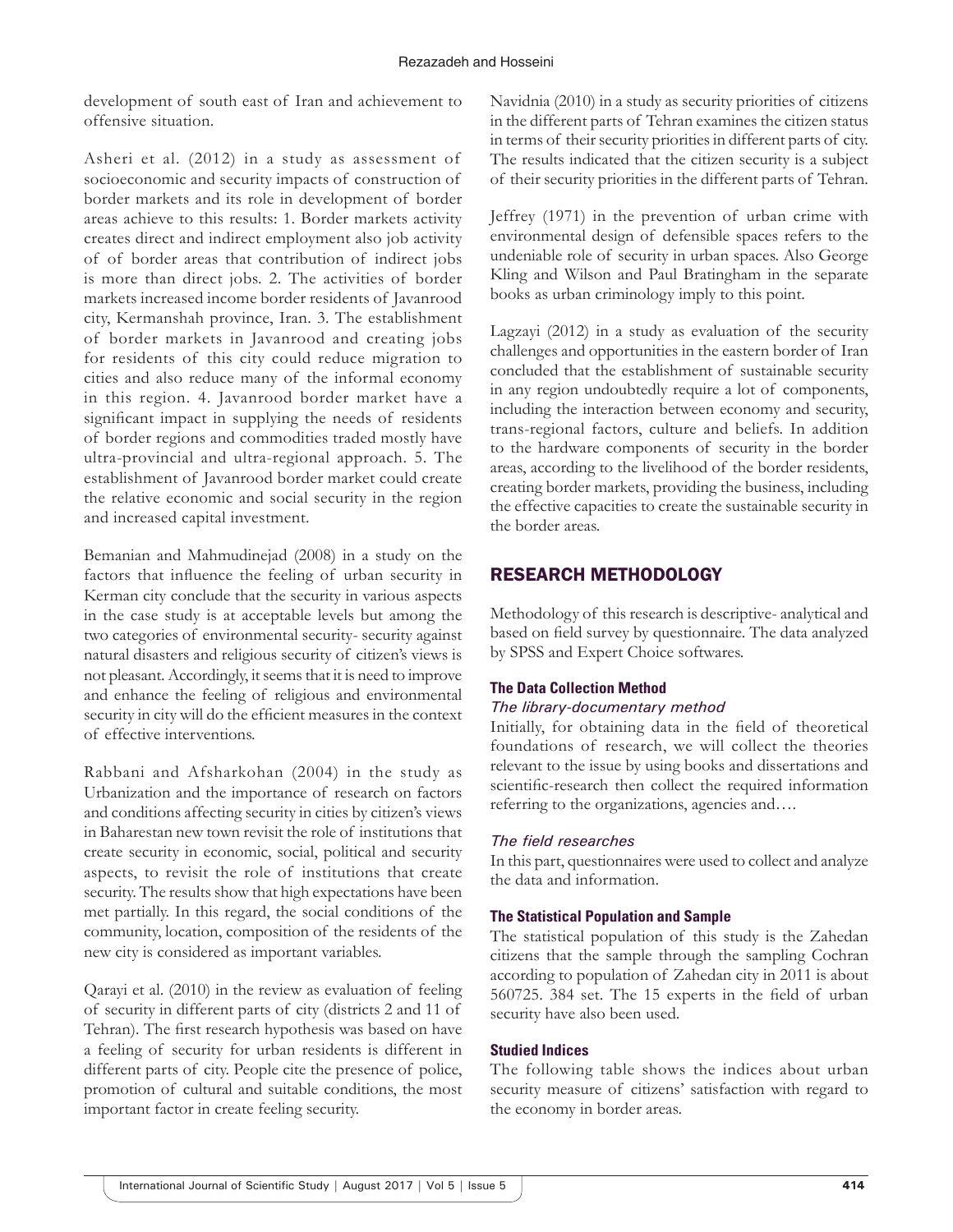# THE STUDY AREA

Zahedan is the capital of Sistan and Baluchestan as the largest province in the country. Zahedan is limited to Sistan from the north, Kerman from the west, Pakistan from the east and Khash city from the south. According to the 2011 census, it has 575,116 inhabitants. The area of Zahedan is 8123 of which, about 20 percent i.e. 1325 hectares are old texture back more than 30 years. The south and southwest of the city is tall while its height is reduced by moving to the north. The city has five urban districts. The following figure has shown the geographical location of Zahedan city.

# RESULTS AND DISCUSSION

Some indices have been used to study citizen's satisfaction of security according to the economic role of the border areas according to theory and perspectives relevant to the research topic and the goal of the research. A questionnaire was also prepared to analyze responses of participants according to various indices and it was distributed among study participants which includes 384 persons. In this part, the questionnaires will be analyzed based on the responses of respondents

| <b>Table 1: Indicators studied</b>                         |
|------------------------------------------------------------|
| <b>Indices</b>                                             |
| Physical and intellectual security,                        |
| Psychological and financial security                       |
| Reducing crime and pathologies and social raucousness      |
| Feeling of security and safety for women                   |
| Feeling of security and safety for children                |
| Reducing poverty                                           |
| Physical and emotional safety for women in the city access |
| Not afraid of the presence of citizens at night            |
| Enough income security                                     |
| Income stability security                                  |
|                                                            |

# **Table 2: Questionnaire responses**

As the results of responses show The majority of respondent's Urban security is not satisfied with the economic role of the Zahedan border areas.

As it is seen in the table above, among the proposed indices, the indices of Physical and emotional safety for women in the city access with an average of 2.95, and the increase of Not afraid of the presence of citizens at night with an average of 2.11, have the highest and the lowest averages respectively.

#### **Assessment of Citizen's Satisfaction of Security According to the Economic Role of the Zahedan Border Areas**

In order to investigate analyze the citizen's satisfaction of security according to the economic role of the Zahedan border areas sample T-test was used to by SPSS software.

whatever average amount is greater than the number 3 The level of citizens' satisfaction with urban security is higher and whatever average amount is less than the number 3 The level of citizens' satisfaction with urban security is low.



No threat or injury of environmental pollution **Figure 1: Location of Zahedan**

| <b>Indices</b>                                             | <b>Percent</b> |             |         |        |                    |
|------------------------------------------------------------|----------------|-------------|---------|--------|--------------------|
|                                                            | Very much      | <b>Much</b> | Average | Little | <b>Very little</b> |
| Physical and intellectual security                         | 18.8           | 16.7        | 13.5    | 25.5   | 25.5               |
| Psychological and financial security                       | 8.8            | 8.3         | 11.5    | 37.5   | 33.9               |
| Reducing crime and pathologies and social raucousness      | 10.4           | 16.7        | 7.8     | 37.0   | 28.1               |
| Feeling of security and safety for women                   | 18.1           | 2.03        | 8.3     | 26.2   | 27.126.2           |
| Feeling of security and safety for children                | 11.4           | 15.1        | 11.5    | 25.5   | 36.5               |
| Reducing poverty                                           | 7.3            | 10.4        | 10.4    | 27.6   | 45.3               |
| Physical and emotional safety for women in the city access | 11.5           | 17.2        | 13.5    | 32.8   | 25.0               |
| Not afraid of the presence of citizens at night            | 13.0           | 18.8        | 12.0    | 32.8   | 23.4               |
| Enough income security                                     | 13.01          | 15.0        | 10.4    | 44.8   | 17.7               |
| Income stability security                                  | 13.0           | 13.0        | 13.5    | 24.0   | 36.5               |
| No threat or injury of environmental pollution             | 7.3            | 10.0        | 8.9     | 36.9   | 35.9               |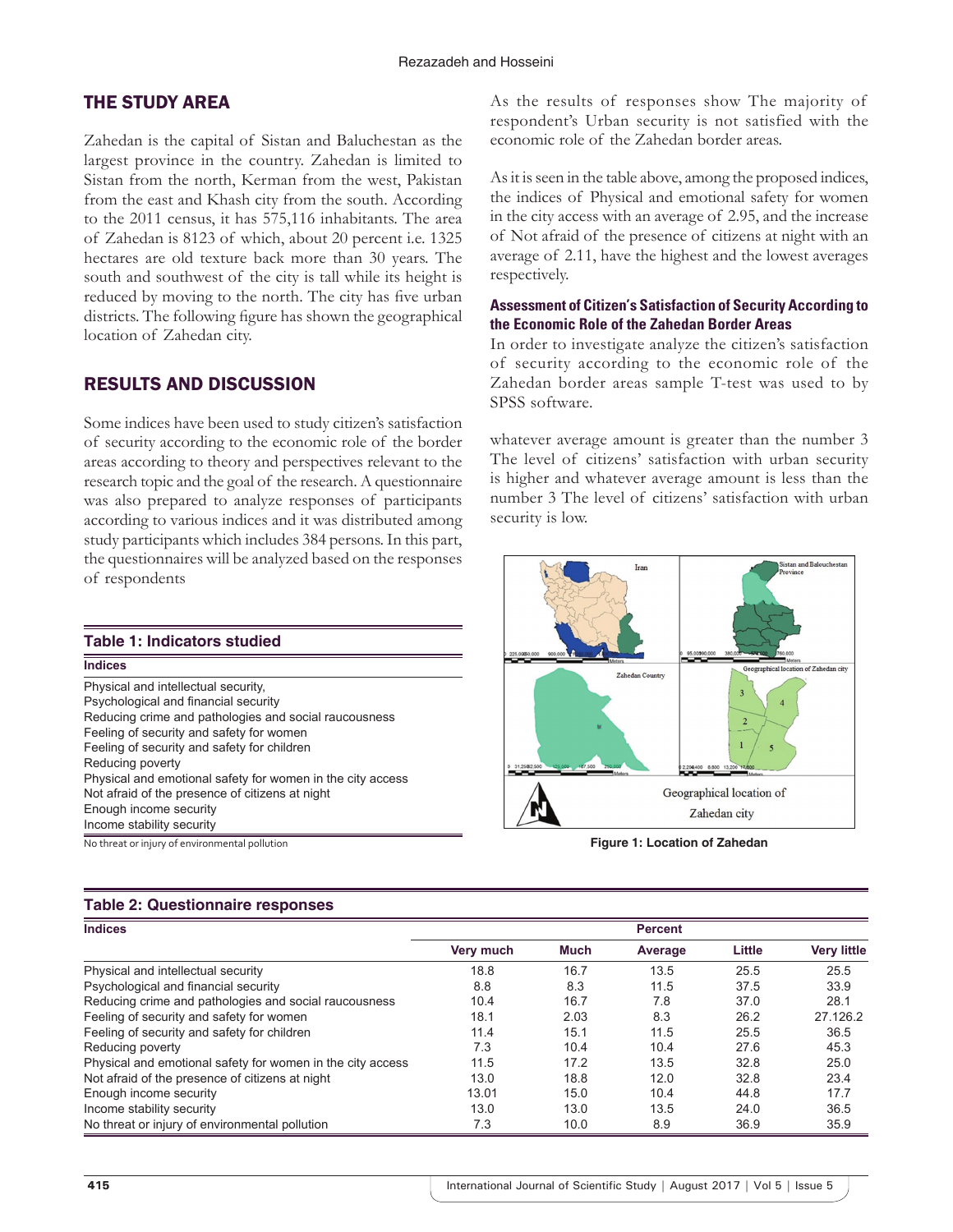In this regard, as it can be seen in the table above in all indices, the obtained averages are less than number 3 and it means that Urban security measure citizens' satisfaction with regard to the economy of the border region is low.

#### **Prioritize Factors for Planning the Development of Border Areas for the Security of Citizens of Zahedan By Expert Choice Software**

In this study, decision makers include elites and people familiar with the border situation in Zahedan and urban areas.



**Figure 2: Mean indices studied**

#### **Table 3: Mean indices studied**

| <b>Indices</b>                                             | <b>Mean</b> |
|------------------------------------------------------------|-------------|
| Physical and intellectual security,                        | 2.73        |
| Psychological and financial security                       | 2.83        |
| Reducing crime and pathologies and social raucousness      | 2.94        |
| Feeling of security and safety for women                   | 2.89        |
| Feeling of security and safety for children                | 2.79        |
| Reducing poverty                                           | 2.88        |
| Physical and emotional safety for women in the city access | 2.95        |
| Not afraid of the presence of citizens at night            | 2.11        |
| Enough income security                                     | 2.93        |
| Income stability security                                  | 2.92        |
| No threat or injury of environmental pollution             | 2.57        |

Comparison matrix to determine the binary parameters  $(A = ai)$  question are results and their importance and expertise of specialists in this field is used.

Now the same steps for all choices of  $(a, b, c)$ , we do. This step must be calculated to determine whether the inconsistency rate between paired comparisons we are compatible or not. Here are just a couple of inconsistency rate for comparisons of account we choices of similar operations to be performed on every indicator.

So the inconsistency rate calculations in the present study, 0.07 is. Since IR = 0.07 smaller than  $0/1$ , then the paired comparisons, there is a remarkable consistency.

Expert Choice results showed that strategy of need to get out of seclusion and development of communication with inside and outside by obtained weight about 0.346, and the need for adherence the border areas with the center by obtained weight about 0.163.

# CONCLUSIONS AND SUGGESTIONS

In this regard, the aim of this study is the assessment of citizen's satisfaction of security according to the economic role of the border areas (case study: Zahedan city, Iran).



**Figure 3: Indicator weights based on the expert choice method**

#### **Table 4: Single‑sample T‑test**

| <b>Indices</b>                                             | <b>Mean</b> |        | Significant (second range) | The difference 95/0 |             |
|------------------------------------------------------------|-------------|--------|----------------------------|---------------------|-------------|
|                                                            |             |        |                            | Top                 | <b>Down</b> |
| Physical and intellectual security                         | 2.73        | 33.399 | 0.000                      | 2.86                | 2.61        |
| Psychological and financial security                       | 2.83        | 43.734 | 0.000                      | 2.96                | 2.71        |
| Reducing crime and pathologies and social raucousness      | 2.94        | 47.8   | 0.000                      | 3.06                | 2.82        |
| Feeling of security and safety for women                   | 2.89        | 49.11  | 0.000                      | 2.97                | 2.80        |
| Feeling of security and safety for children                | 2.79        | 51.922 | 0.000                      | 2.85                | 2.72        |
| Reducing poverty                                           | 2.88        | 45.2   | 0.000                      | 2.91                | 2.76        |
| Physical and emotional safety for women in the city access | 2.95        | 43.512 | 0.000                      | 2.98                | 2.83        |
| Not afraid of the presence of citizens at night            | 2.11        | 49.176 | 0.000                      | 2.24                | 2.00        |
| Enough income security                                     | 2.93        | 47.876 | 0.000                      | 2.98                | 2.81        |
| Income stability security                                  | 2.92        | 47.2   | 0.000                      | 2.98                | 2.87        |
| No threat or injury of environmental pollution             | 2.57        | 48.123 | 0.000                      | 2.70                | 2.50        |